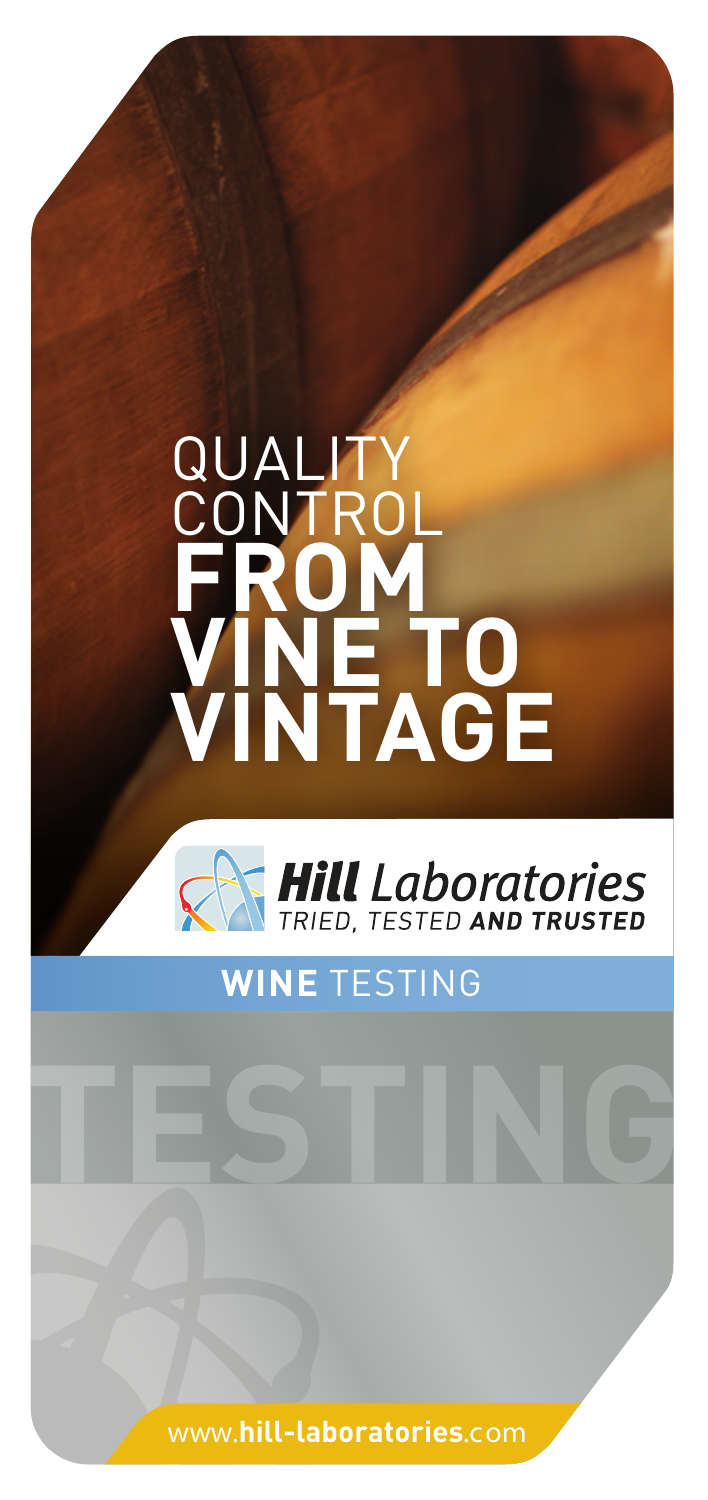# **6 KEY BENEFITS** OF TESTING WITH HILL LABORATORIES



## **WE'RE INDEPENDENT**

As New Zealand's largest independent laboratory, we guarantee our customers impartial, accurate information and results, every time. Conducting business with honesty and integrity are the values which Hill Laboratories is built on.



# **100% KIWI**

Founded in 1984 by Dr Roger and Anne Hill, Hill Laboratories remains proudly 100% NZ owned and operated today.



# **EXCELLENCE & EXPERTISE**

Our attention to detail, focus on innovation, industry-leading quality systems, and our desire to continually improve our service has kept us at the forefront of analytical testing in New Zealand. And whilst our technology and instruments are state-of-the-art, it is the expertise of our people that really sets us apart.



# **COMMITTED TO EXCEPTIONAL SERVICE**

With a dedicated team of expert Client Services Managers across all of our market sectors, we pride ourselves on our unwavering commitment to providing a quality customer service experience.



#### **STRONG DIGITAL OFFERING**

We have an expanding portfolio of digital tools, which operate alongside our testing services. These include our numerous mobile applications for sample collection and pre-registration, APIs, online MyLab portal for easy ordering and job tracking, and a growing portfolio of "Software as a Service" (SaaS) offerings.



## **ENVIRONMENTALLY RESPONSIBLE**

As a 100% Kiwi-owned family business, understanding and reducing our organisation's environmental footprint is important to us. We strive to tread lightly wherever we can to run our business sustainably.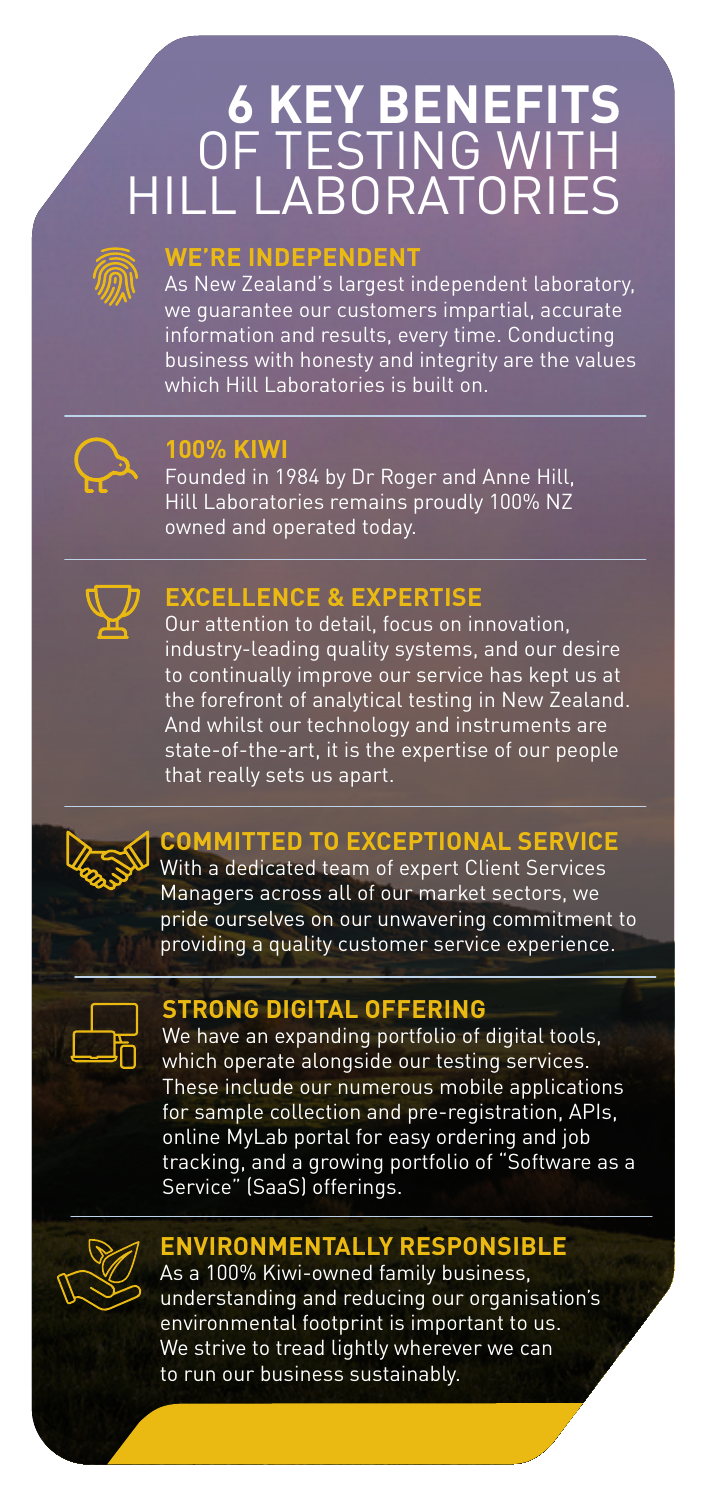**TESTING YOUR WINE FROM VINE TO GLASS ENABLES YOU TO MAKE INFORMED DECISIONS TO MEET INDUSTRY REGULATIONS AND DEMANDS, AND ULTIMATELY PRODUCE A BETTER FINISHED PRODUCT.**

From soil, plant and wine testing through to juice testing and export certification, testing allows you to maintain optimal conditions for wine composition and quality at every stage of wine making.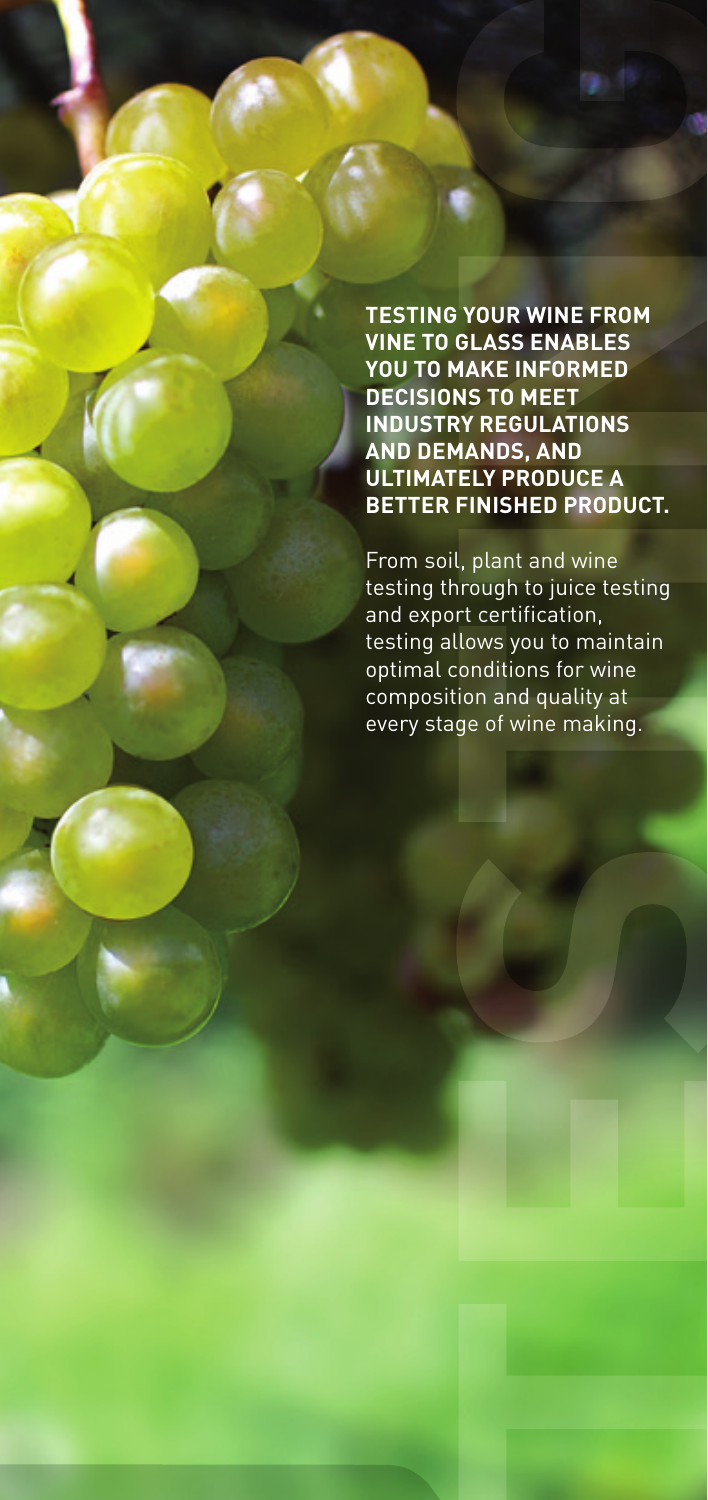#### **HILL LABORATORIES HAS A SPECIALIST WINE TESTING LAB RIGHT WHERE YOU NEED IT, LOCATED IN THE HEART OF MARLBOROUGH.**

We offer a suite of testing for every stage in wine production, from vine to finished wine.

We specialise in wine export analysis and have a number of other related analyses to meet all major winery testing needs.

With changing and complex export requirements, we work closely with the industry to ensure we have the latest test requirements you need to take your wine abroad.



#### **Pesticide Residues Testing**

We can test for over 400 different pesticide residues in grapes, juice and wine, using high-tech instruments to carry out residue analyses. Our results can be directly compared to MRL's to ensure your product is fit for export and supply. Our pesticide residue suites are updated annually to ensure we are keeping up with the latest agrochemical registrations. We also offer heavy metal, elemental assays and basic nutritional information panel testing to make sure grapes and wine are safe for consumption.

#### **Export Wine Testing**

To export New Zealand grape wine you need to ensure that the wine meets export eligibility requirements under the Wine Act 2003. Hill Laboratories offers a comprehensive array of wine export testing options. Our wine export testing is covered by IANZ accreditation and we work closely with the Ministry for Primary Industries to ensure that we have the latest test requirements. We can also offer individual analysis on all tests that make up the export profiles.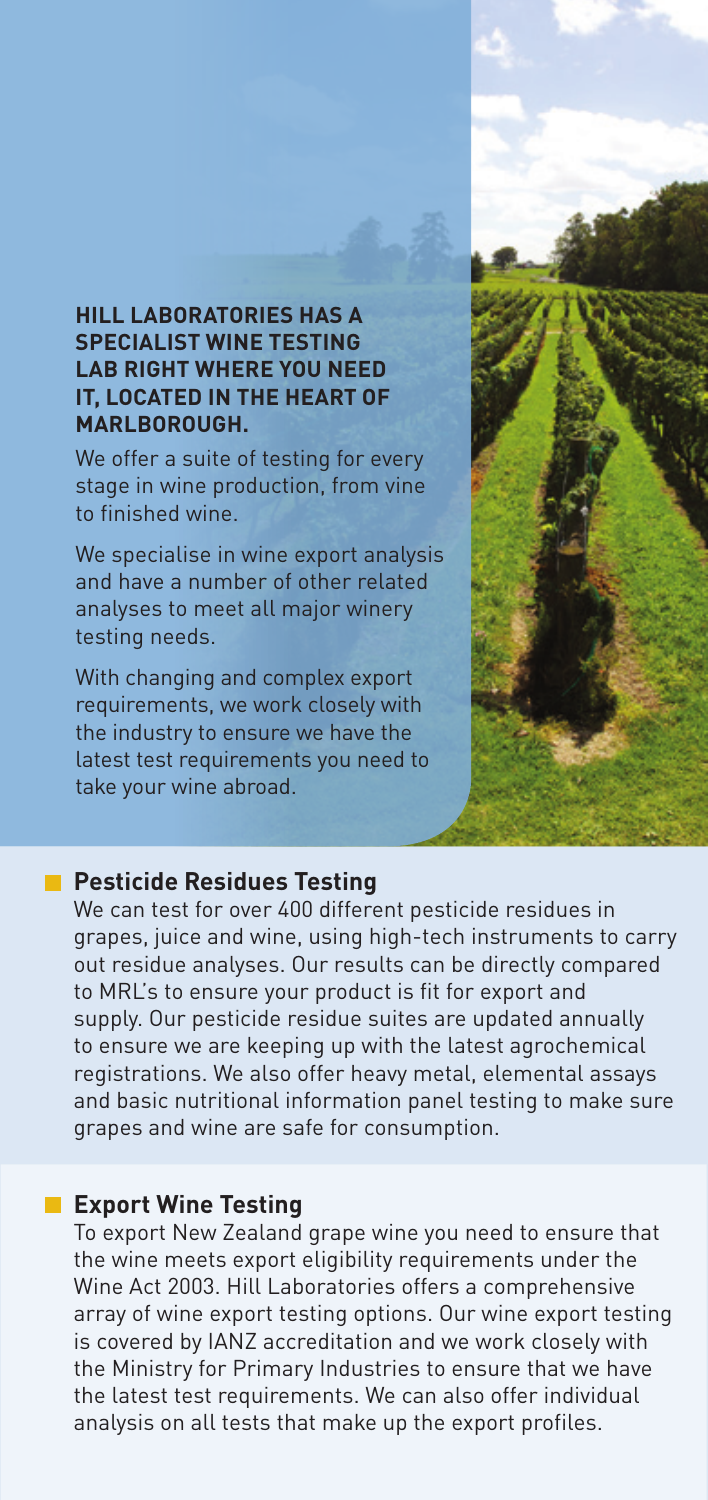#### **Wine Composition**

Testing for volatiles in your wine can confirm you have a premium wine product. This includes measuring the thiols and methoxypyrazines in your wine and checking there are no unpleasant flavours using our 4EG-4EP test.

#### **Plant Testing**

Plant analysis is a valuable diagnostic and monitoring tool that can be used to routinely monitor nutrients to help sustain optimum levels and thus avoid nutritional disorders. Plant testing can also be used to identify nutrient deficiencies, toxicities or imbalances.

#### **Winery Water Testing**

If you make or package wine (grape wine, fruit or vegetable wine, cider and mead) for trade or export, then you need to ensure the water used is of "suitable quality", i.e. that it complies with the Wine Act 2003. E.coli and turbidity are two criteria that should be tested to determine if water is clean. Self-supply water (water supplied by the winemaker such as tank water, bore water, river water) must be tested every year to determine whether it meets the criteria for clean water.

#### **Soil Testing**

Soil testing takes the guesswork out of nutrient management and allows cost effective fertiliser programmes to be produced, targeting fertiliser applications where they are most required to meet your growing objectives.

#### **Juice Testing**

Juice testing provides valuable data you need to help make that all-important decision on what to add to your juice to balance it and make good wine. The Basic Juice Panel includes Brix, pH, titratable acidity, yeast assimilable nitrogen (YAN) and malic acid.

**Grapevine leafroll associated virus type 3 (GLRaV-3)** GLRaV-3 testing allows nurseries to ensure they are complying with the NZ Winegrowers Grafted Grapevine Standard, which aims to minimise the risk of GLRaV-3 being present in grafted grapevines intended for sale. It is also available as a tool for vineyards to assess whether